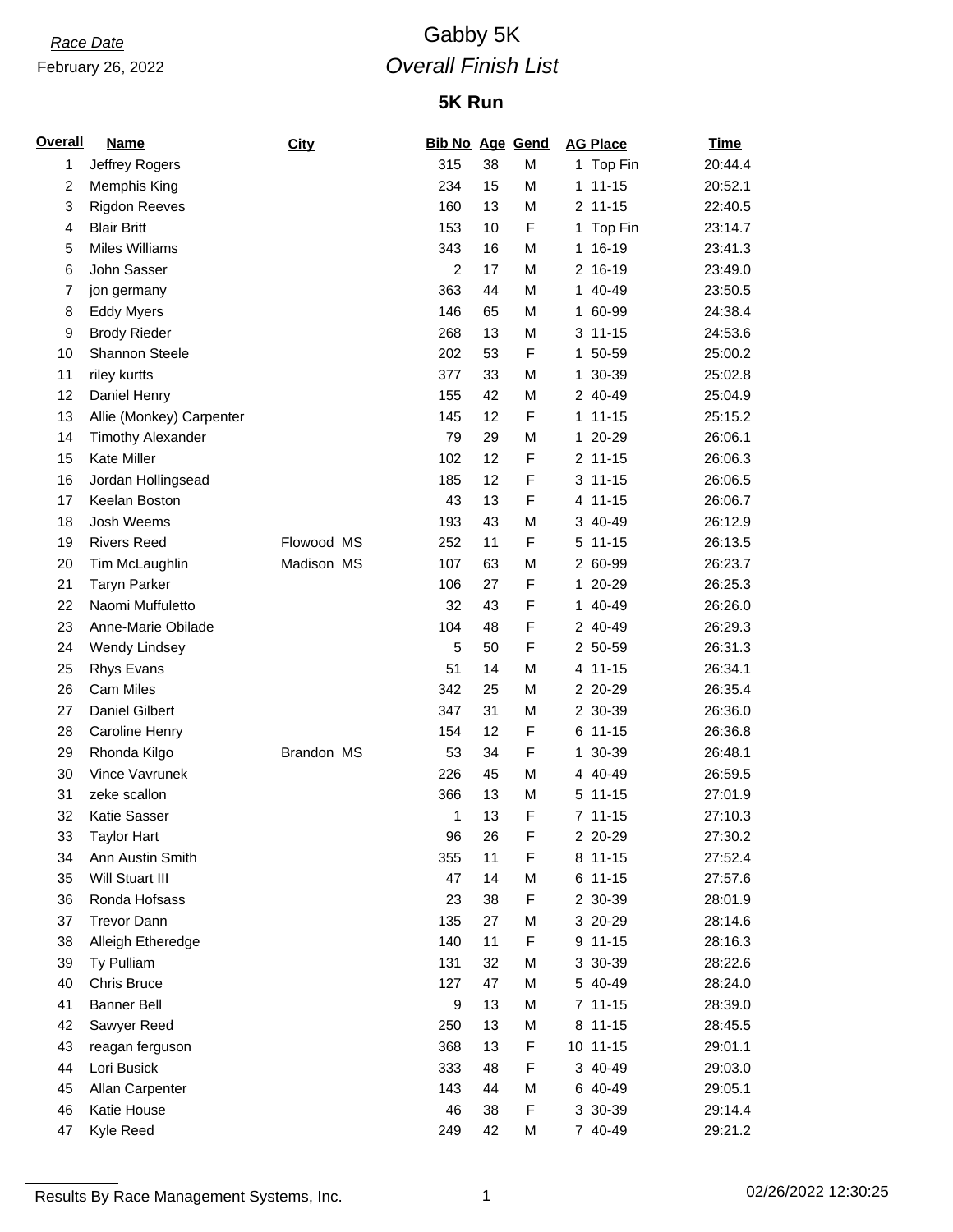# *Race Date* Gabby 5K *Overall Finish List*

## **5K Run**

| <u>Overall</u> | <b>Name</b>            | <b>City</b> |     |    | <b>Bib No Age Gend</b> |    | <b>AG Place</b> | <b>Time</b> |
|----------------|------------------------|-------------|-----|----|------------------------|----|-----------------|-------------|
| 48             | <b>Ryder King</b>      | Brandon MS  | 235 | 13 | M                      |    | 9 11-15         | 29:26.7     |
| 49             | McKenzie Ginn          | Brandon MS  | 49  | 14 | F                      |    | 11 11-15        | 29:29.5     |
| 50             | Sam Wells              |             | 338 | 38 | M                      |    | 4 30-39         | 29:43.9     |
| 51             | Adrienne Aikens        |             | 63  | 36 | F                      |    | 4 30-39         | 29:45.5     |
| 52             | Greta Hunt             |             | 41  | 46 | F                      |    | 4 40-49         | 29:48.7     |
| 53             | Jon Foster Batson      |             | 58  | 11 | M                      |    | 10 11-15        | 30:01.8     |
| 54             | Kalyn Oubre            |             | 217 | 15 | F                      |    | 12 11-15        | 30:14.3     |
| 55             | Lee Williamson         |             | 124 | 33 | M                      |    | 5 30-39         | 30:41.8     |
| 56             | Marley Oubre           |             | 216 | 11 | F                      |    | 13 11-15        | 31:07.3     |
| 57             | Bella Hogan            |             | 20  | 11 | F                      |    | 14 11-15        | 31:08.4     |
| 58             | Meredith Boston        |             | 12  | 41 | F                      |    | 5 40-49         | 31:32.2     |
| 59             | Kiera Boston           |             | 165 | 12 | F                      |    | 15 11-15        | 32:03.9     |
| 60             | Anna Ryan Buckvich     | Brandon MS  | 345 | 11 | F                      |    | 16 11-15        | 32:06.0     |
| 61             | Michelle Dickerson     |             | 247 | 52 | F                      |    | 3 50-59         | 32:28.1     |
| 62             | Apphia Mccollough      |             | 17  | 42 | F                      |    | 6 40-49         | 32:34.8     |
| 63             | Anna Reese Hanks       | Brandon MS  | 353 | 14 | F                      |    | 17 11-15        | 32:38.9     |
| 64             | Heluna Aklilu          | Flowood MS  | 239 | 11 | F                      |    | 18 11-15        | 32:47.2     |
| 65             | Karson Harper          |             | 162 | 18 | F                      |    | 1 16-19         | 32:57.1     |
| 66             | Natalie Alexander      |             | 78  | 27 | F                      |    | 3 20-29         | 32:58.8     |
| 67             | <b>Warren Lewis</b>    |             | 326 | 55 | M                      |    | 1 50-59         | 33:00.1     |
| 68             | <b>Hailey Weems</b>    | Brandon MS  | 191 | 11 | F                      |    | 19 11-15        | 33:29.4     |
| 69             | Lainey Harris          | Brandon MS  | 76  | 12 | F                      |    | 20 11-15        | 34:05.5     |
| 70             | <b>Hadley Neese</b>    |             | 206 | 12 | F                      | 21 | $11 - 15$       | 34:06.7     |
| 71             | <b>Addison Davis</b>   |             | 116 | 12 | F                      |    | 22 11-15        | 34:07.0     |
| 72             | Maddie Sakcriska       |             | 271 | 12 | F                      |    | 23 11-15        | 34:07.1     |
| 73             | Drake Mccarter         |             | 307 | 24 | M                      |    | 4 20-29         | 34:18.9     |
| 74             | Harper Nunnelee        |             | 183 | 10 | F                      | 1  | $0 - 10$        | 34:39.2     |
| 75             | jessica ferguson       |             | 369 | 39 | F                      |    | 5 30-39         | 34:42.0     |
| 76             | Miles McPhail          |             | 111 | 12 | M                      |    | 11 11-15        | 35:04.5     |
| 77             | madeline murphy        |             | 373 | 11 | F                      |    | 24 11-15        | 35:28.1     |
| 78             | Kenzie Hearn           |             | 181 | 13 | F                      |    | 25 11-15        | 35:30.8     |
| 79             | Kambree Frazure        |             | 138 | 11 | F                      |    | 26 11-15        | 35:31.2     |
| 80             | Andy Williams          |             | 173 | 37 | M                      |    | 6 30-39         | 35:48.6     |
| 81             | Josh Swales            |             | 174 | 45 | M                      |    | 8 40-49         | 35:50.3     |
| 82             | <b>Brandi Buckvich</b> | Brandon MS  | 344 | 43 | F                      |    | 7 40-49         | 35:52.4     |
| 83             | Maisy Reed             | Flowood MS  | 253 | 9  | F                      |    | $20 - 10$       | 35:52.6     |
| 84             | Reagan Weems           | Brandon MS  | 192 | 13 | F                      |    | 27 11-15        | 35:52.7     |
| 85             | Dylan Weems            | Brandon MS  | 194 | 8  | М                      | 1  | $0 - 10$        | 35:52.9     |
| 86             | Kristi Reed            | Flowood MS  | 251 | 39 | F                      |    | 6 30-39         | 35:53.3     |
| 87             | Candace Blaha          |             | 346 | 33 | F                      |    | 7 30-39         | 36:40.2     |
| 88             | Lacey Sakcriska        |             | 270 | 38 | F                      |    | 8 30-39         | 37:03.2     |
| 89             | Cate Webb              |             | 332 | 10 | F                      | 3  | $0 - 10$        | 37:05.2     |
| 90             | Jeff Panter            |             | 331 | 46 | М                      |    | 9 40-49         | 37:06.4     |
| 91             | Maggi Swartz           | Brandon MS  | 278 | 18 | F                      |    | 2 16-19         | 37:07.9     |
| 92             | James Glover           |             | 91  | 39 | М                      |    | 7 30-39         | 37:52.6     |
| 93             | Leah Batson            |             | 57  | 39 | F                      |    | 9 30-39         | 38:05.7     |
| 94             | Melanie Himmel         |             | 186 | 40 | F                      |    | 8 40-49         | 38:16.7     |
|                |                        |             |     |    |                        |    |                 |             |

Results By Race Management Systems, Inc. 2 2 2 2 2 2 2 2 2 2 2 2 2 2 2 2 2 3 02/26/2022 12:30:26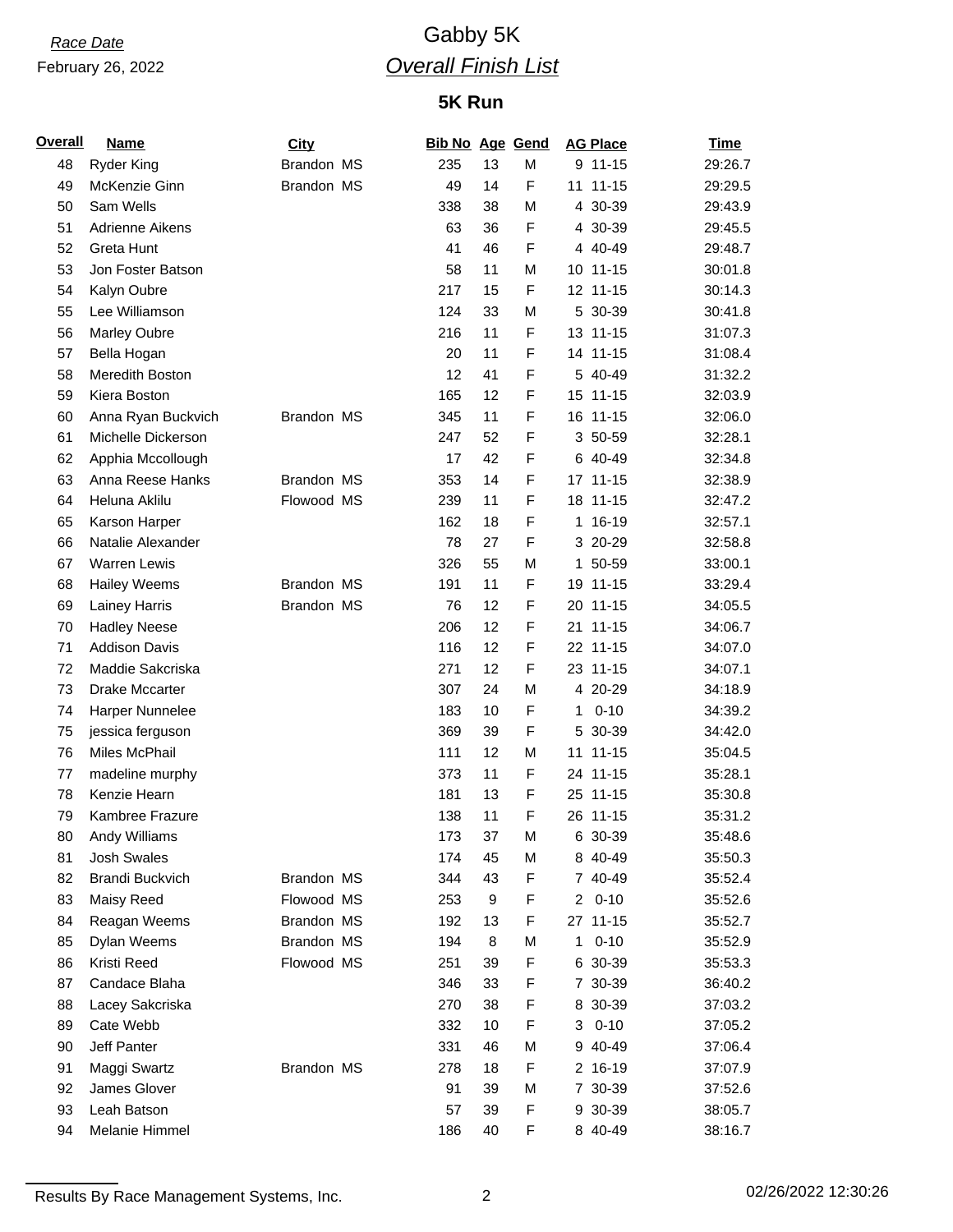# *Race Date* Gabby 5K *Overall Finish List*

## **5K Run**

| Overall | <b>Name</b>                 | <b>City</b> | <b>Bib No Age Gend</b> |    |             | <b>AG Place</b>            | <u>Time</u> |
|---------|-----------------------------|-------------|------------------------|----|-------------|----------------------------|-------------|
| 95      | Micah Grantham              | Richland MS | 159                    | 46 | M           | 10 40-49                   | 38:20.7     |
| 96      | <b>Thomas Nunnelee</b>      |             | 215                    | 12 | M           | 12 11-15                   | 38:41.0     |
| 97      | <b>Reed Nunnelee</b>        |             | 184                    | 37 | M           | 8 30-39                    | 38:43.8     |
| 98      | Christina Sheppard          |             | 266                    | 36 | F           | 10 30-39                   | 39:31.4     |
| 99      | Staci Curry                 |             | 22                     | 50 | F           | 4 50-59                    | 41:04.3     |
| 100     | <b>Caleb Gilbert</b>        |             | 349                    | 13 | M           | 13 11-15                   | 41:09.3     |
| 101     | <b>Brad McCollough</b>      |             | 18                     | 48 | M           | 11 40-49                   | 41:12.8     |
| 102     | Kamryn Littke               | Pearl MS    | 175                    | 9  | F           | $0 - 10$<br>4              | 41:28.0     |
| 103     | Laurie Gardner              |             | 248                    | 57 | F           | 5 50-59                    | 41:32.9     |
| 104     | Vivian Kinnaird             |             | 172                    | 11 | M           | 14 11-15                   | 42:28.8     |
| 105     | Sybil Glover                | Flowood MS  | 214                    | 11 | F           | 28 11-15                   | 42:32.1     |
| 106     | <b>Brooklyn Rieder</b>      |             | 267                    | 11 | F           | 29 11-15                   | 42:32.3     |
| 107     | Helawi Aklilu               | Flowood MS  | 240                    | 9  | M           | $\overline{a}$<br>$0 - 10$ | 43:07.5     |
| 108     | stacy roberts               |             | 337                    | 54 | F           | 6 50-59                    | 44:10.2     |
| 109     | Mason Littke                | Pearl MS    | 177                    | 13 | M           | 15 11-15                   | 44:46.9     |
| 110     | <b>Vicki Conerly</b>        |             | 243                    | 68 | F           | 1 60-99                    | 44:54.3     |
| 111     | Anna Lea Vavrunek           | Brandon MS  | 229                    | 12 | F           | 30 11-15                   | 45:37.3     |
| 112     | Jayden Birdsong             |             | 261                    | 12 | F           | 31 11-15                   | 45:39.2     |
| 113     | Sharon French               |             | $\overline{7}$         | 58 | F           | 7 50-59                    | 46:21.8     |
| 114     | Lisa Smith                  |             | 294                    | 51 | F           | 8 50-59                    | 47:19.2     |
| 115     | Amrran Aklilu               | Flowood MS  | 238                    | 13 | F           | 32 11-15                   | 47:22.5     |
| 116     | Anne Presley Smith          |             | 148                    | 11 | F           | 33 11-15                   | 47:38.8     |
| 117     | Addie Hunt                  |             | 42                     | 12 | F           | 34 11-15                   | 47:41.7     |
| 118     | lan Hollingsworth           |             | 330                    | 15 | M           | 16 11-15                   | 48:10.5     |
| 119     | Carter Colson               | Brandon MS  | 231                    | 11 | M           | 17 11-15                   | 48:11.6     |
| 120     | Savannah Carpenter          |             | 144                    | 15 | F           | 35 11-15                   | 48:12.5     |
| 121     | Robert McFarland            |             | 348                    | 42 | M           | 12 40-49                   | 48:21.8     |
| 122     | Caron Blanton               |             | 351                    | 56 | F           | 9 50-59                    | 48:58.0     |
| 123     | Noah Johnson                | Brandon MS  | 281                    | 11 | M           | 18 11-15                   | 50:33.3     |
| 124     | <b>Charlie Draper</b>       |             | 224                    | 12 | $\mathsf F$ | 36 11-15                   | 50:53.1     |
| 125     | Ellie James Brooks          |             | 10                     | 11 | F           | 37 11-15                   | 50:54.4     |
| 126     | <b>Burns McFarland</b>      |             | 350                    | 68 | M           | 3 60-99                    | 53:12.7     |
| 127     | Marcy McDonald              |             | 36                     | 36 | F           | 11 30-39                   | 53:46.9     |
| 128     | Jana Comer                  |             | 73                     | 37 | F           | 12 30-39                   | 53:49.7     |
| 129     | Marcoe Walker               |             | 39                     | 42 | F           | 9 40-49                    | 53:52.0     |
| 130     | Laney May                   | Brandon MS  | 132                    | 11 | F           | 38 11-15                   | 54:00.9     |
| 131     | Natalie Pride               | Brandon MS  | 67                     | 11 | F           | 39 11-15                   | 54:06.2     |
| 132     | Mac May                     | Brandon MS  | 133                    | 46 | М           | 13 40-49                   | 54:10.7     |
| 133     | Ashley May                  | Brandon MS  | 134                    | 46 | F           | 10 40-49                   | 54:12.7     |
| 134     | Nicholas Pride              | Brandon MS  | 112                    | 12 | M           | 19 11-15                   | 54:17.5     |
| 135     | <b>Yilianys Pride</b>       | Brandon MS  | 68                     | 45 | F           | 11 40-49                   | 55:15.2     |
| 136     | Nikkole Hogan               |             | 19                     | 41 | F           | 12 40-49                   | 56:04.8     |
| 137     | Abby White                  | Flowood MS  | 220                    | 13 | F           | 40 11-15                   | 1:11:21.5   |
| 138     | <b>Brylie Hollingsworth</b> | Flowood MS  | 221                    | 9  | F           | 5 0-10                     | 1:11:27.5   |

Results By Race Management Systems, Inc. 3 3 02/26/2022 12:30:28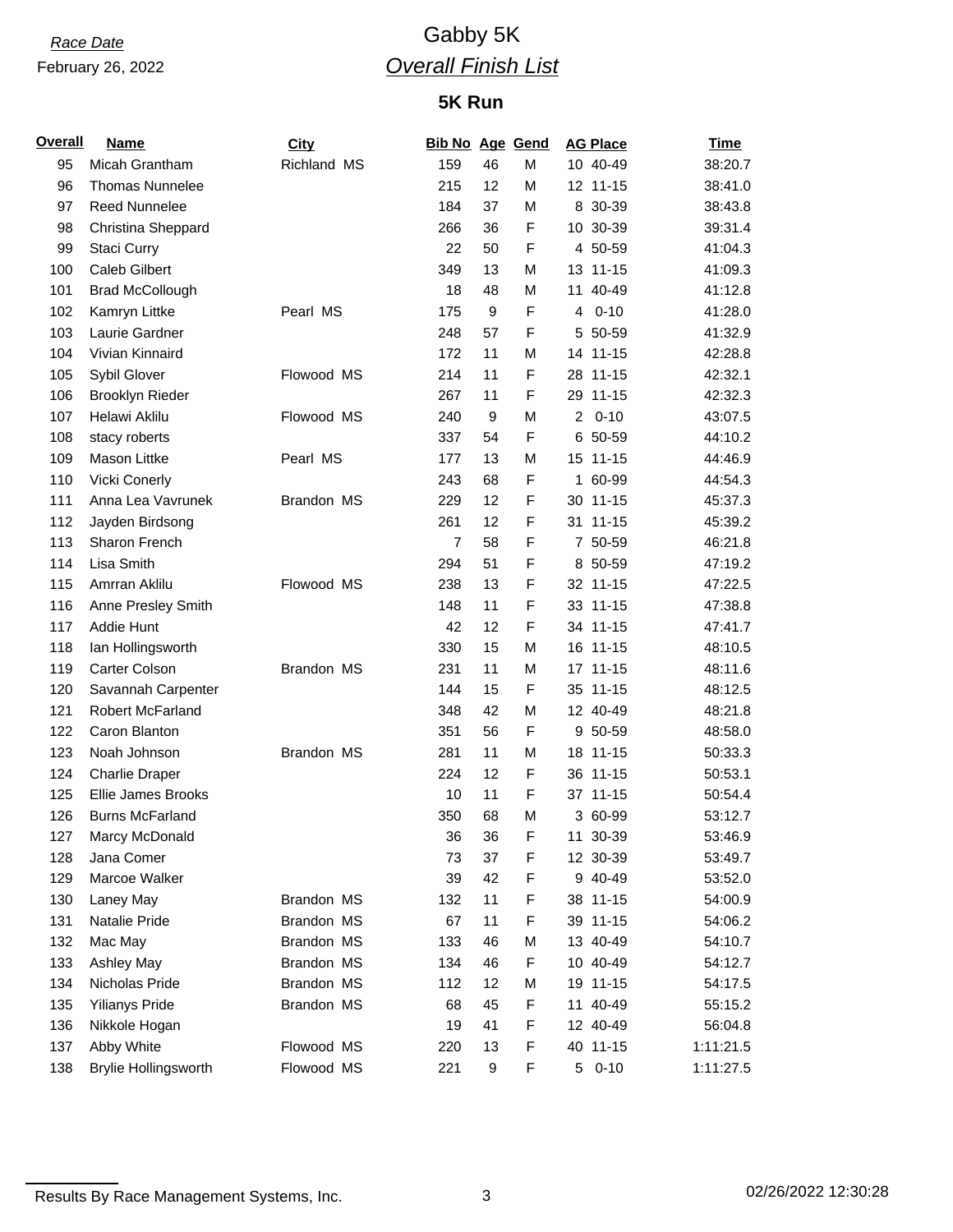# *Race Date* Gabby 5K *Overall Finish List*

## **5K Walk**

| <b>Name</b>             | City |     |    |   | <b>AG Place</b>             | <b>Time</b> |
|-------------------------|------|-----|----|---|-----------------------------|-------------|
| <b>Bill McKay</b>       |      | 52  | 62 | M | 1 Top Fin                   | 38:31.2     |
| annmarie scallon        |      | 367 | 16 | F | Top Fin<br>1.               | 41:05.7     |
| Allie burleson          |      | 232 | 11 | F | 2 Top Fin                   | 42:30.6     |
| <b>Tristan Gulledge</b> |      | 357 | 12 | M | 2 Top Fin                   | 43:47.2     |
| <b>Rivers Gulledge</b>  |      | 358 | 37 | M | Top Fin<br>3                | 43:48.8     |
| Robert Sturzenbecher    |      | 164 | 70 | M | $1 - 99$<br>1               | 44:23.8     |
| Graycen Richards        |      | 199 | 11 | F | Top Fin<br>3                | 45:18.9     |
| Jaxon Prall             |      | 339 | 12 | M | $1 - 99$<br>2               | 46:25.4     |
| Melissa Vavrunek        |      | 227 | 42 | F | $1 - 99$<br>1               | 46:55.5     |
| Kammy Miller.1          |      | 374 | 48 | F | $1 - 99$<br>2               | 47:09.3     |
| <b>Elora Pirtle</b>     |      | 257 | 23 | F | 3<br>$1 - 99$               | 47:29.9     |
| Jason Pirtle            |      | 258 | 23 | M | $1 - 99$<br>3               | 47:33.0     |
| Hiruy Aklilu            |      | 236 | 53 | M | 1-99<br>4                   | 47:36.5     |
| <b>Wes Harris</b>       |      | 75  | 43 | M | 5<br>$1 - 99$               | 47:58.5     |
| Susie Harris            |      | 74  | 42 | F | $1 - 99$<br>4               | 48:26.2     |
| Juan Melo II            |      | 319 | 27 | M | $1 - 99$<br>6               | 48:54.8     |
| Ruben Melo              |      | 320 | 21 | M | $1 - 99$<br>7               | 48:56.1     |
| <b>Asher Richards</b>   |      | 200 | 9  | M | $1 - 99$<br>8               | 49:07.8     |
| courtney ainsworth      |      | 376 | 28 | F | 1-99<br>5                   | 49:21.1     |
| LaVonda White           |      | 37  | 48 | F | $1 - 99$<br>6               | 49:22.1     |
| LeKitia Lee             |      | 38  | 46 | F | 1-99<br>7                   | 49:24.4     |
| <b>Brian Richards</b>   |      | 198 | 48 | M | $1 - 99$<br>9               | 49:35.9     |
| Juan Melo               |      | 318 | 54 | M | 10<br>$1 - 99$              | 49:53.9     |
| Stone Dalrymple         |      | 302 | 11 | M | 11<br>$1 - 99$              | 50:14.7     |
| Veronica Dalrymple      |      | 118 | 41 | F | $1 - 99$<br>8               | 50:16.1     |
| <b>Stefanie Neely</b>   |      | 277 | 36 | F | $1 - 99$<br>9               | 50:20.2     |
| <b>Melanie Lewis</b>    |      | 55  | 45 | F | 1-99<br>10                  | 50:25.1     |
| Luke Lewis              |      | 56  | 12 | М | 12<br>$1 - 99$              | 50:35.6     |
| Jennifer Long           |      | 290 | 41 | F | 11<br>1-99                  | 52:00.0     |
| Annabelle Long          |      | 291 | 10 | F | 12<br>$1 - 99$              | 52:01.4     |
| Jenni Grantham          |      | 62  | 37 | F | 13<br>$1 - 99$              | 52:32.7     |
| Merry Claire Wardlaw    |      | 61  | 38 | F | 1-99<br>14                  | 52:33.7     |
| <b>Mallory Hicks</b>    |      | 60  | 33 | F | 15 <sub>1</sub><br>$1 - 99$ | 52:35.4     |
| Sarah McGraw            |      | 141 | 34 | F | 16<br>1-99                  | 52:37.3     |
| <b>Gail Mistal</b>      |      | 203 | 65 | F | $1 - 99$<br>17              | 52:38.8     |
| Peter Mistal            |      | 204 | 66 | M | $1 - 99$<br>13              | 52:40.5     |
| Candi Jones             |      | 334 | 40 | F | 18<br>1-99                  | 53:01.0     |
| Mark Jones              |      | 335 | 46 | М | 14<br>1-99                  | 53:02.6     |
| Jilliann Bennett        |      | 110 | 11 | F | 19<br>1-99                  | 54:04.9     |
| Lindsey Sloan           |      | 81  | 36 | F | $1 - 99$<br>20              | 54:28.5     |
| Katie Crimm             |      | 166 | 36 | F | $1 - 99$<br>21              | 54:30.7     |
| Madelyn Howard          |      | 197 | 12 | F | $1 - 99$<br>22              | 54:33.9     |
| Sawyer Powell           |      | 90  | 10 | F | 23<br>1-99                  | 54:35.6     |
| Makenzie Dalrymple      |      | 303 | 9  | M | 15<br>$1 - 99$              | 54:43.4     |
| <b>Clint Dalrymple</b>  |      | 301 | 44 | M | 16<br>1-99                  | 54:46.8     |
| <b>Tinley Gilbert</b>   |      | 354 | 10 | F | $1 - 99$<br>24              | 55:17.4     |
| avery Smith             |      | 365 | 10 | F | 25<br>1-99                  | 55:20.9     |
|                         |      |     |    |   | <b>Bib No Age Gend</b>      |             |

Results By Race Management Systems, Inc. 4 02/26/2022 12:30:29